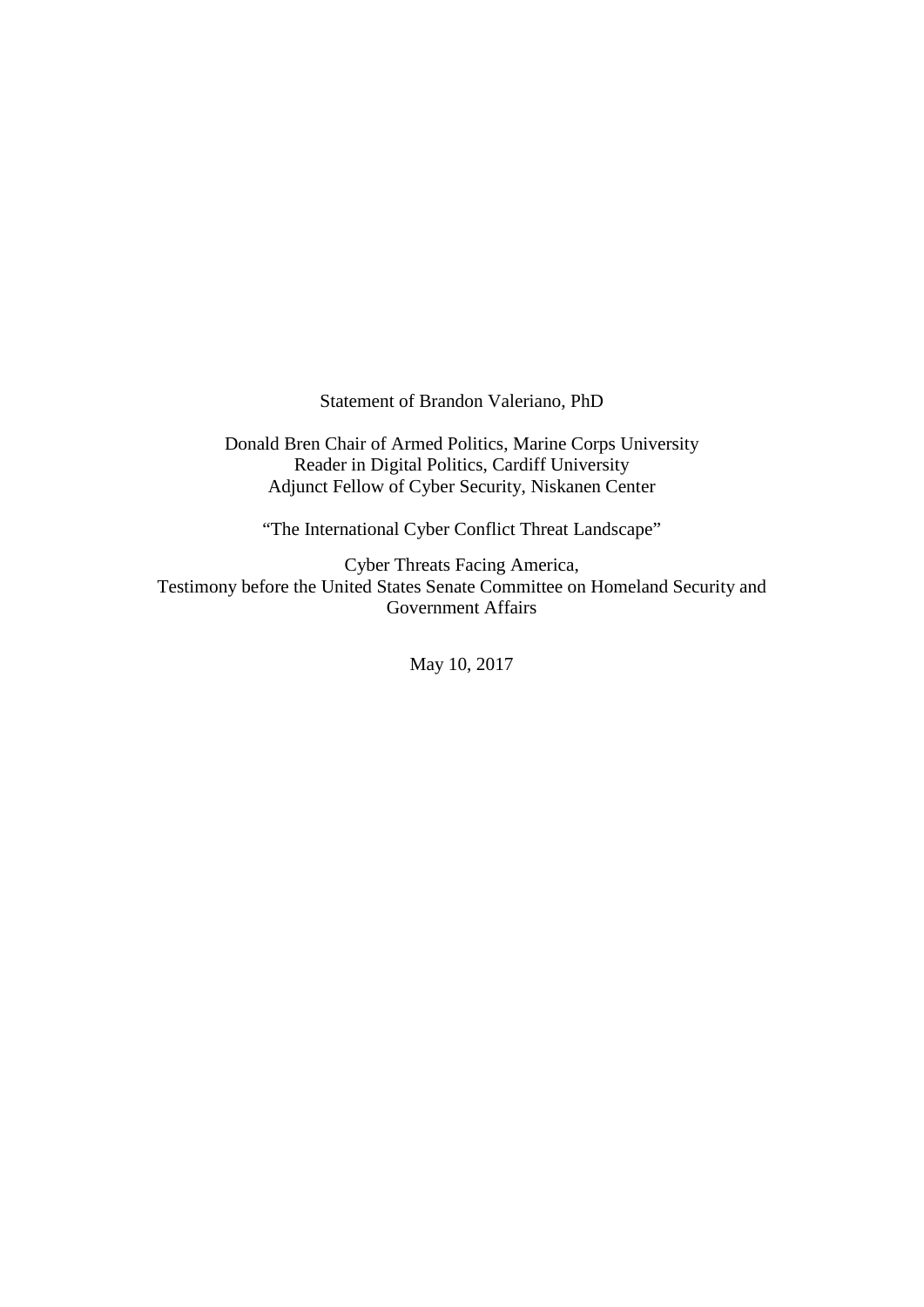# **Cyber Conflict Dynamics[1](#page-1-0)**

Cyber conflict represents a long-standing threat to the nation and the international system.<sup>[2](#page-1-1)</sup> First clearly articulated in the 1990s, there is evidence of ongoing cyber conflicts at a proliferating rate since at least 2000 (see Figure 1). The cyber challenge is neither new, nor revolutionary. Instead it is a continuation of international rivalries and grievances now also fought in cyberspace. By understanding active cyber operations in their proper context, which is as methods of coercion, we can seek to understand how the international cyber threat landscape works, what challenges will continue to proliferate, and how to fight back by establishing resiliency in cyberspace.

The cyber security threat arena is undoubtedly a critical vulnerability area for all states, but it also represents an opportunity for the modern nation-state in that cyber capabilities can add to state power and reinforce traditional methods of control. All actors in the international system must confront the challenge of digital connectivity, conflict aided by cyber technologies, and the weaknesses exposed by networked infrastructure.

The problem with the cyber security field is that it often takes a micro view of events, focusing on such famous incidents such as the Russian hack during the 2016 election, the Stuxnet operation against Iran, and the Russian attacks on Estonia in 2007. The cyber security landscape is much more than these high-profile incidents. There is a proliferating universe of cyber security incidents, threat actors, and perspectives that portend escalating danger in the domain. Yet, we also witness few incidents that involve escalation and there is rather limited severity evident in each cyber incident to mark this arena as a critical threat to international stability.

Taking a step back and seeking to understand the landscape as it currently stands can provide critical pathways to meeting the cyber security challenge. Only by understanding the macro picture of cyber security landscape can we articulate policy goals to move forward to meet the challenge. Today, I offer an academic empirical perspective of the macro dynamics of the cyber security field. I will explain the construction of cyber threats as coercive tools, the behavior of major threat actors, and pathways toward ensuring that we have a stable cyber future devoid of escalation and overaction, which are common in technology frameworks. While dangerous, the cyber threat landscape also exhibits genuine stability, aided by complexity and restraint which leads to careful action in cyberspace. This relative stability

<span id="page-1-0"></span> $1$  Much of this testimony draws on two research publications, Valeriano, Brandon and Ryan Maness. 2015. *Cyber War versus Cyber Realities: Cyber Conflict in the International System*. New York: Oxford University Press and Valeriano, Brandon, Benjamin Jensen, and Ryan Maness. Forthcoming. *Cyber Coercion: Compellence in the Digital Domain*. New York: Oxford University Press.<br><sup>2</sup> I generally avoid the term Cyber War since it is hyperbolic and not at all indicative of the current cyber

<span id="page-1-1"></span>conflict situation. For there to be war, there needs to be violence and death. We have yet to see this in cyberspace therefore the preferred term to describe ongoing cyber operations is cyber conflict. I also avoid the term cyber-attack since it is so overused to the point that the term is meaningless and can describe any digital attack. Instead we use the term cyber incident and cyber dispute to describe specific cyber operations. See Valeriano, Brandon and Ryan Maness. 2014. "The Dynamics of Cyber Conflict between Rival Antagonists." *Journal of Peace Research*. 51(3): 347-360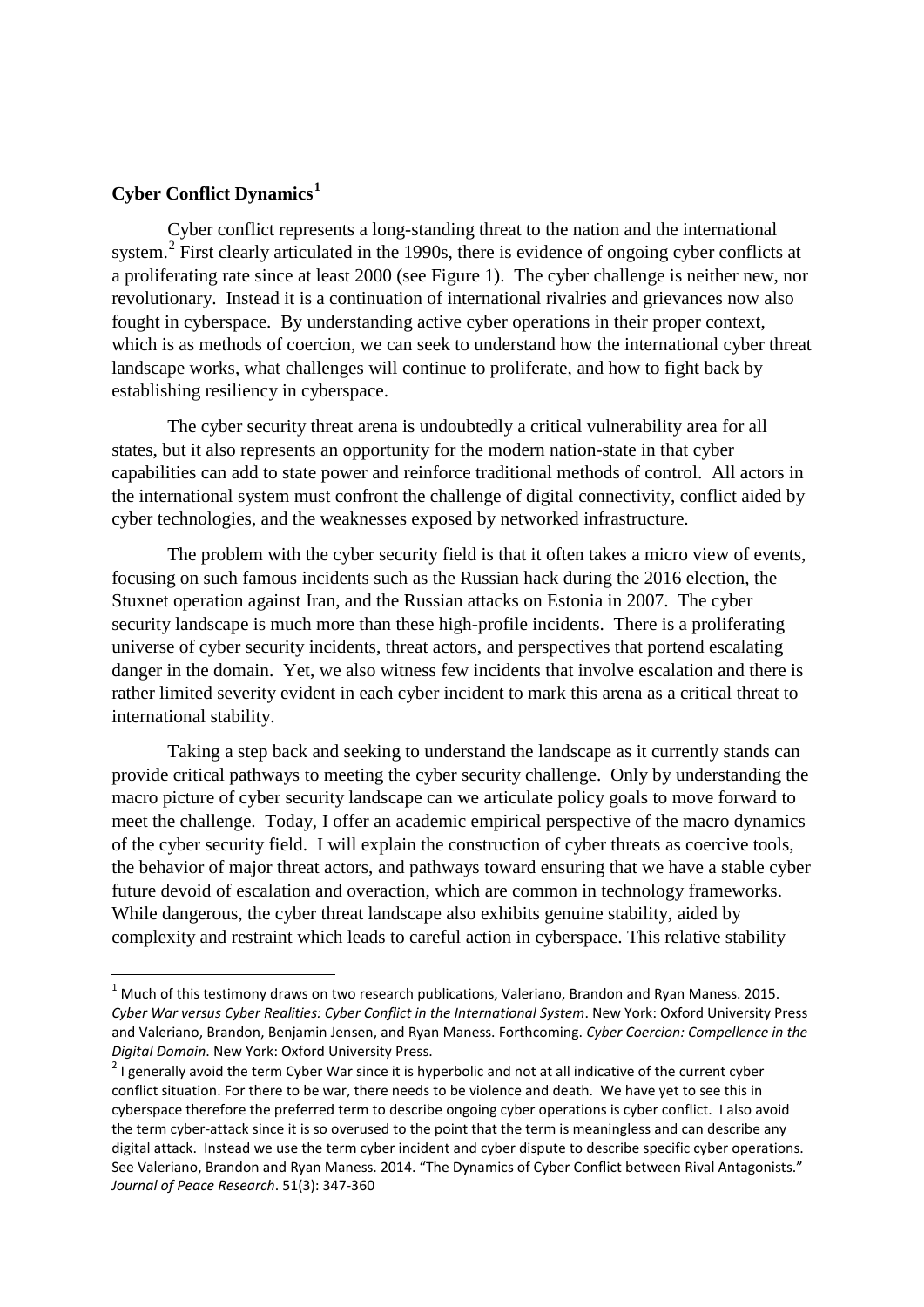and restraint, however, is often in danger of being upset without maintenance, attention paid to individuals as they interact in cyberspace, and the overestimation of potential cyber effects from offensive actions. Make no mistake, political warfare aided by cyber technologies is a threat to the nation-state, but how we react to it (or in some cases overreact), can harm the evident stability displayed to this point.

### **The Universe of International Cyber Threats**

There are three key threat actors in cyberspace: states, non-state actors and state-based proxies, and cyber criminals. Each has distinct motivations, abilities, and limitations. It makes little analytical sense to lump them together into one unified cyber threat actor. Behavior varies by actor; motivations are driven by geopolitics, funding sources, or economic gains, and also level of aggression and willingness to cause chaos.

Here I speak mainly of state actors and state-supported cyber proxies. These actors are the most dangerous, prepared, funded, and capable. While there is a willingness of nonstate cyber forces, especially terrorists, to use physical force as directed by cyber methods, there is no evidence any of these actors are capable of violent harm. Their limitations in cyberspace generally constrain them to using cyber tools to cause light chaos or as a method of recruitment and promotion. Criminal actors are less likely to seek to cause physical harm and generally are motivated by peer group status or economic gain. The danger is when these forces become skilled enough to be recruited and supported by state-based actors in exchange for protection from prosecution and formal accusation, a practice that happens quite often autocracies.

# *State Based Cyber Conflict: Who fights Whom*

Perhaps the most compelling question in the cyber security arena is who is really fighting whom? The perception by many is that digital frameworks allow small powers to challenge major powers. This conjecture is made without evidence and we see few events where small powers seek to punch above their weight (most of these incidents involve North Korea or Iran). Instead, most digital contests are between relatively equal powers such as Pakistan and India, or South Korea and North Korea. We find that cyber conflict is mainly a regional phenomenon, the exception being incidents involving the United States given our global reach and interests.

The idea that the cyber domain allows non-state actors and individuals to challenge states is false. Of course, there will be breaches and intrusions, but this is mainly because the defender has not properly tested its possible avenues of attack and ensured that the systems they built are relatively secure. This is to be expected, as the internet has not been a key pathway to stability as currently composed. The internet was initially constructed to be open, not secure. New avenues such as cloud computing and blockchains are enhancements on old designs, but still introduce weaknesses into the system leaving all digital systems vulnerable.

The cyber domain, if it is to be considered a separate domain of conflict, generally allows state-based actors to continue with normal influence operations but also operating with plausible deniability. Attribution of state-based actors is not difficult in cyberspace. There are many indicators beyond language and IP addresses that might pinpoint digital aggressors. The real issue is with responsibility, who authorized the operations? Actors such as Russia cover digital aggression through compromised or complacent criminal actors. China either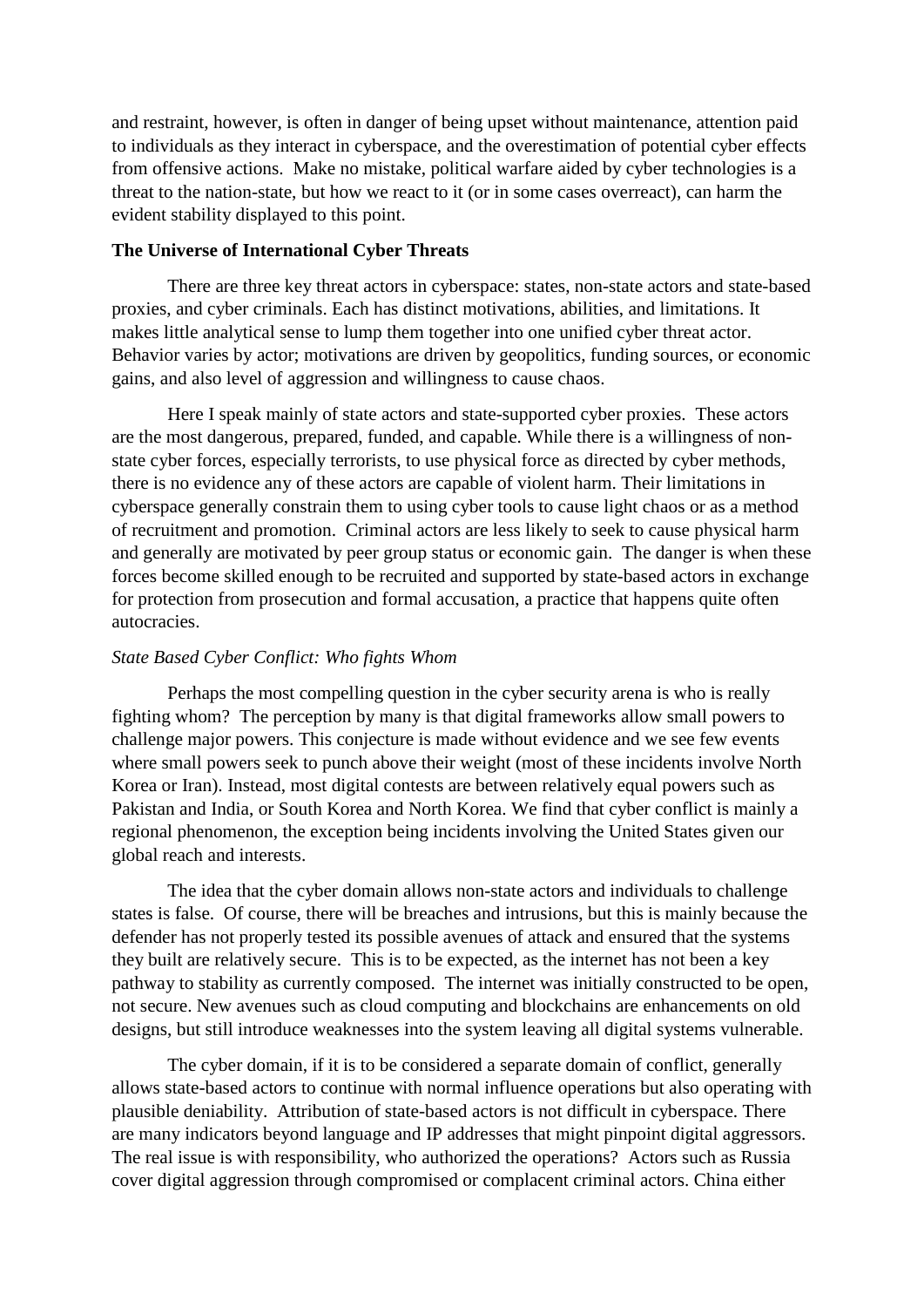uses its complex network of Communist Party-approved third parties as well as various groups in the People's Liberation Army (PLA). It can therefore become difficult to figure who really authorized what, which is exactly the advantage of cyber operations that our adversaries have been exploiting. It is not much of a secret who is doing what based on target, intent, and method, but it is difficult to establish responsibility for legal or conventional responses according to international law and norms. This is a problem than can only really be solved through on the ground intelligence assets in aggressor countries, in addition to digital forensics.

Cyber conflict has not ushered in a new way of conducting international affairs, only a new way of communicating threats and undertaking aggressive operations. There are no new digital avenues of conflict, we have yet to witness a cyber conflict where the genesis, fight, and resolution all occurred in cyberspace. Cyber conflict only extends traditional rivalry contests over common issues areas (control of space and place, resources, nationalism) to the digital domain.

Cyber methods are typically used as a method of coercion. Within coercion there is either deterrence, which is a status quo operation to prevent something from happening, or compellence operations which seek a change of behavior in the target. Deterrence in cyberspace is problematic as it depends on credibility, the ability to withstand basic attacks, communicating threats clearly to adversaries, and the willingness to display and use cyber weapons. Compellence is more common since it is thought that cyber operations can be a force of leverage to compel an adversary to change behavior. States then utilize cyber tools to create leverage against the opposition and change strategic calculations. The problem is that evidence of behavior change in cyberspace is rare.

# *Types of Cyber Conflicts: Disruption Operations*

Cyber disruption operations are short term harassment operations meant to influence the opposition but at the same time, expend minimal effort and require few resources beyond coordination. Seeking to achieve outsized effects through simple operations, these attacks have short term time horizons and represent targets of opportunity against the opposition. The goal is to harass and provoke a change a behavior in the target through the simple escalation of costs associated with continuing to operate in the cyber domain.

Most these cases are website defacements and distributed denial of service (DDoS) operations, which flood servers with requests for information and result in denial of access. Simple email phishing operations that reveal passwords can also be considered disruptions. With basic protections, government associated targets can be hardened to withstand such attacks, but civilians and individuals remain at risk given their general lack of protection and proclivity for making basic mistakes. The recent Google Docs attack that spread quickly through email systems is a common example of this basic level attack that can wreak havoc on unsecure systems.<sup>[3](#page-3-0)</sup>

The goal of these operations is to cause chaos and escalate costs on civilians and other targets to force the state to act. The Russian attack against Estonia in 2007 was an example of such an attack. Little damage was technically done but the Estonia did disconnect internet

<span id="page-3-0"></span> <sup>3</sup> <https://www.theverge.com/2017/5/4/15544608/google-docs-spam-phishing-email-hack-secure-account> (accessed 5/7/2017)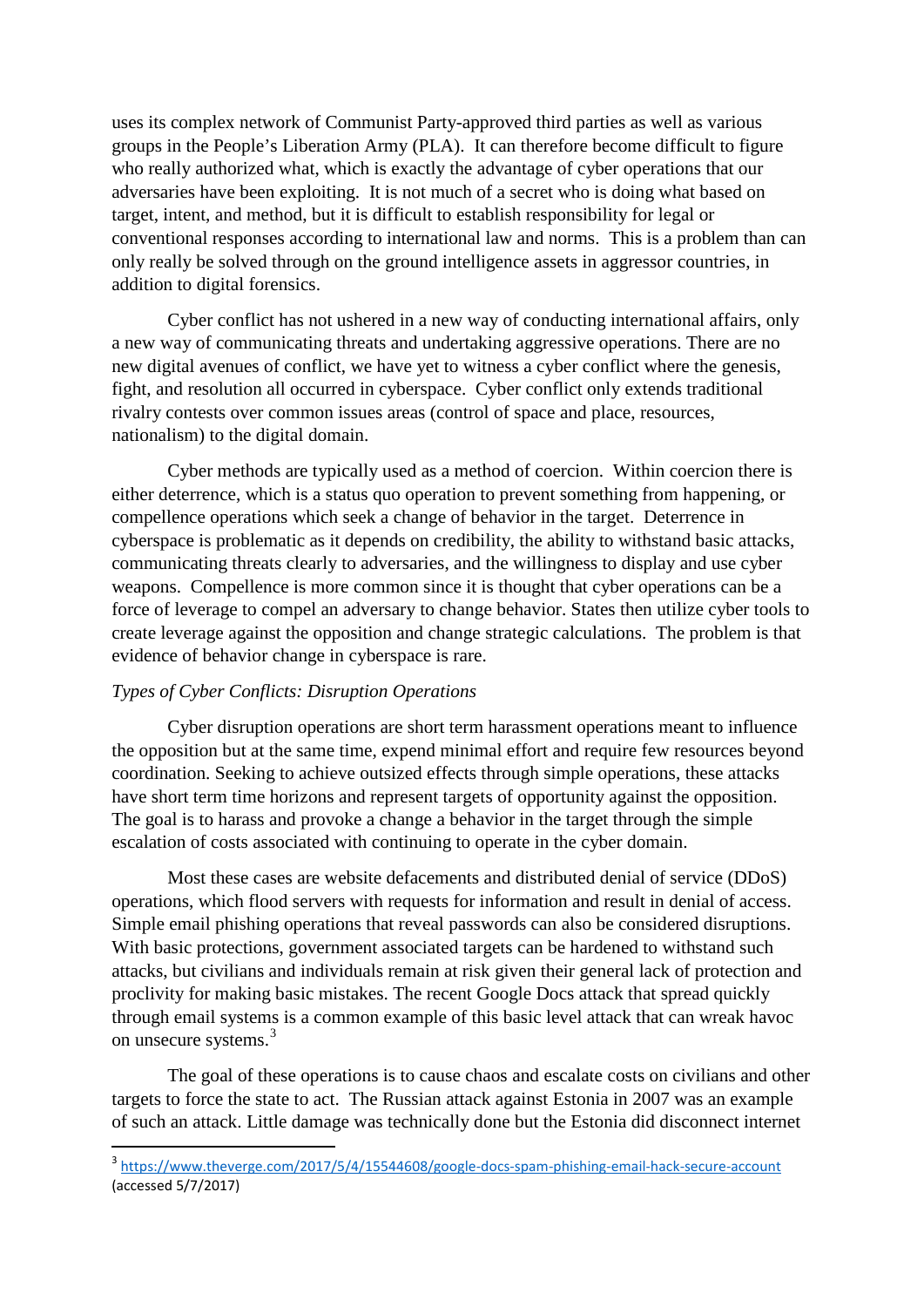services for a few days as a precaution. While this was traumatic for digitally advanced state, it also caused no long-term damage and did not result in capitulation to Russian demands.

### *Types of Cyber Conflicts: Espionage Activities*

Espionage operations are long term activities meant to manipulate information. The goal is either to take, steal or alter information the target has in order to alter the bargaining situation between two parties. One sure way to alter the positional and status dynamics between two states is alter the information one side has on the other, with more access and information leading to greater ability to escalate costs on the opposition by leveraging vulnerabilities.

Espionage activities can also lead to one state adopting stolen technologies to reduce the perceived power gap, largely the goal of Chinese cyber activities. Chinese espionage is motivated by the desire to catch up to the United States in technological and military capabilities, and the large-scale theft of state secrets and intellectual property is a useful shortcut for this goal.

Russian espionage, on the other hand, is focused on the theft of information from private entities and then publishing this information for the public with complacent whistleblowing sites such as Wikileaks. This is technically data manipulation where information is both stolen selectively and also presented in such a way to highlight perceived flaws in the opposition. Altering information and presenting it in a biased manner is the more insidious danger that arises from cyber espionage because it can destabilize the foundations of a state.



Figure 1: From *Cyber Coercion*, Forthcoming

# *Types of Cyber Conflicts: Degrade Campaigns*

Cyber degradation campaigns are potentially the cyber operations with the highest impact, but they are also the costliest, most time intensive, and riskiest. By seeking to degrade the opposition's ability to maintain control of operations, destroy opposition targets, or sabotage procedures, degrade operations seek to punch at the heart of the target to escalate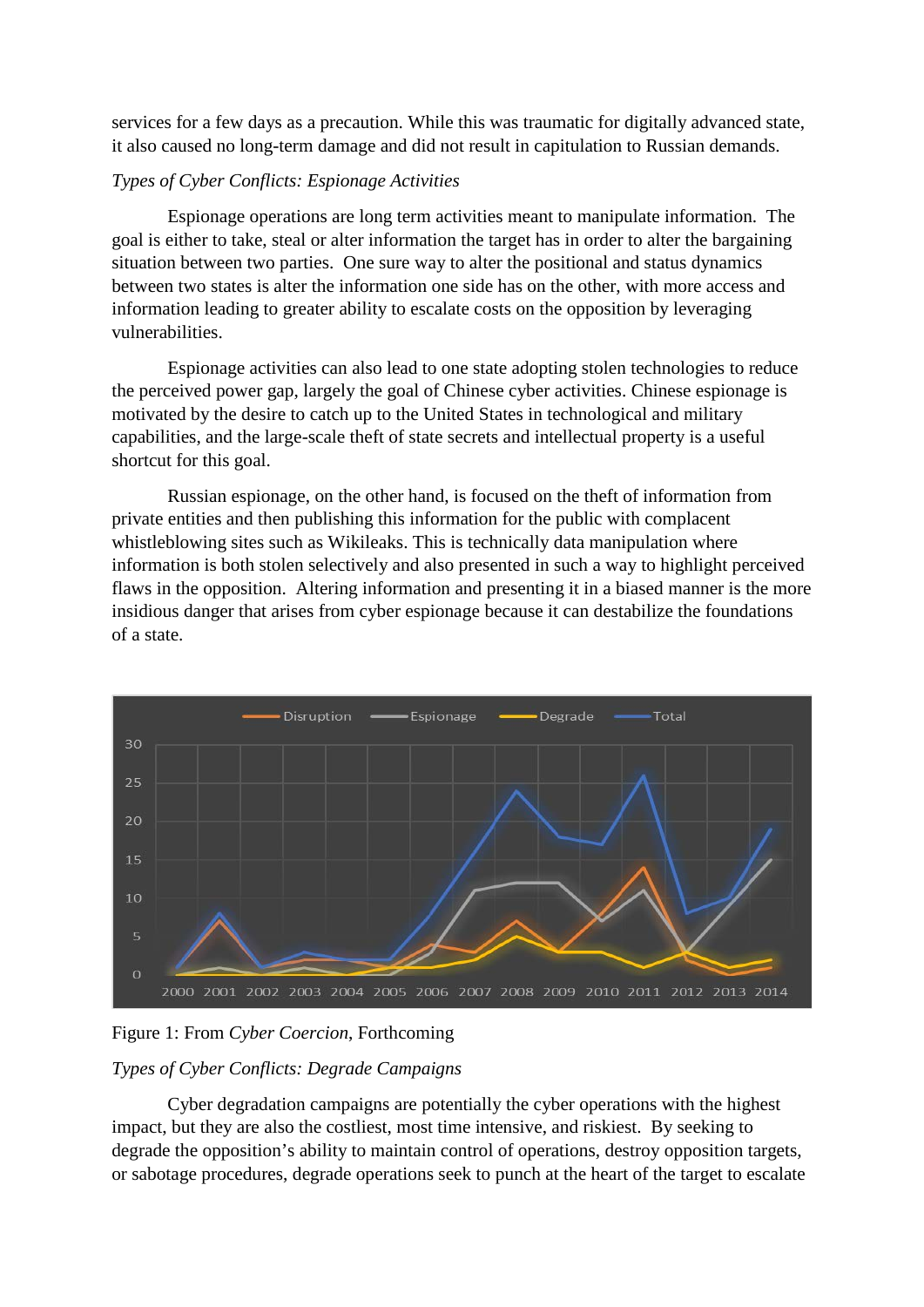costs in order to provoke a change in behavior. Such operations have likely been conducted against nuclear facilities (Stuxnet), resource production faculties (Shamoon), and strangely enough, movie studios (Sony Pictures).

These operations are the most famous cyber operations on record but they also attract a disproportionate amount of attention given that they are so rare. As Figure 2 below demonstrates, these coercive cyber events are the rarest of the three categories of cyber coercion. Only 13 percent of known cyber activities overall could be classified as degrade operations, with Figure 1 demonstrating no particular increase in use through time. Our ongoing research also demonstrates that while degrade operations can be effective, they mostly are useful as counterespionage operations. Success rates hover at around 30 percent with is about on par with conventional coercion efforts.



# **Cyber Threat Actors**

### *Russia*

Russia has demonstrated no great capability in cyber operations. As opposed to media coverage, it often shocking how low tech their techniques are (email spear phishing, tab spamming), and they often fail more than they succeed. However, their evident willingness to conduct political espionage and utilize information warfare tactics is a troubling aspect of Russian behavior for the United States and the West. Russia behavior is paradoxically norm breaking but also simple and near effortless.

In many ways, it seems that Russia is trying to remain relevant and active on the international scene when they have few capabilities to challenge the dominant powers conventionally. Long since caught in a quagmire in Ukraine and unable, so far, to gain traction as they attack European elections, Russia instead seems to be stuck sending cheap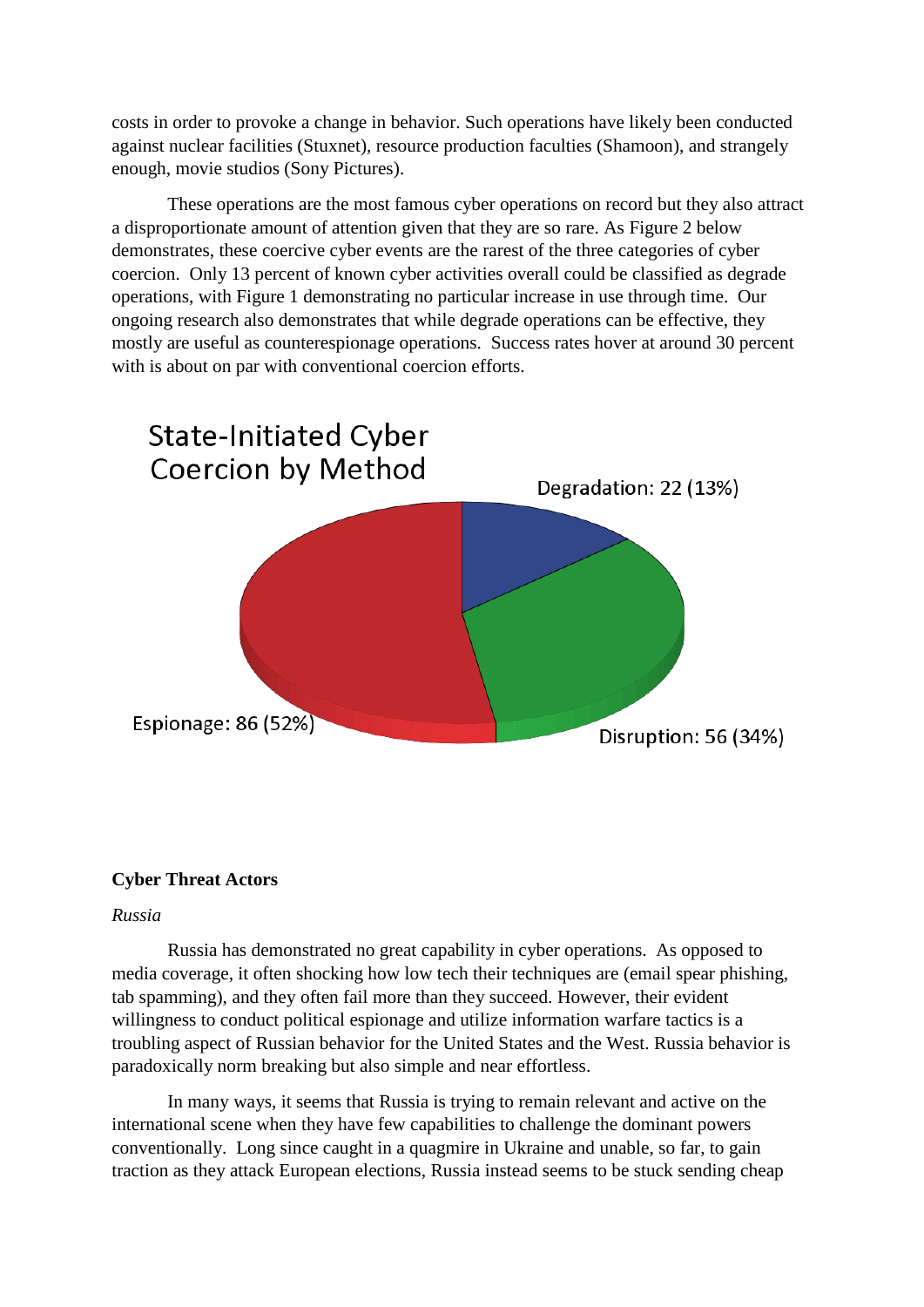signals towards the digital sky, crying out for attention.

A cheap signal is a method of offering viewpoint that seeks to suggest discontent, but is balanced by the attackers relative inability or lack of interest in pushing the issue further. The methods utilized require little resources, strain, or action. Instead, by using disruption methods, Russia seeks to do the most they can with little effort, akin to flicking at a mosquito with a finger rather than a swatter. The definition of "easy" in cyberspace is to try to affect elections and opinions through email dumps, botnets, and other coordinated influence measures that can be timed and automated.

There can be little doubt that Russia has actively sought to influence elections in the United States, Germany, and most recently France. We cannot normalize this practice, and assume it will continue to happen for any election in the Western world that does not match Russia's grand strategic ambitions. The cyber system we have created enables this process where an aggressor can sit back at home and seek to alter perceptions through simple email dumps and propaganda campaigns.

The only action that can effectively stop the practice is to ignore the curated and biased information released, designate electoral systems critical infrastructure systems, and seek to promote a norm of general revulsion to the practice of releasing private information. This is not to say those attacked do not bear some responsibility, and their systems need to be secure almost to the point of inconvenience. Potential victims also need to accept that digital communications are not private, and active protection needs to be arranged between government cyber operatives and potential political targets much in the same way Secret Service protection is granted to serious candidates.

Challenging Russia on the digital frontier is needed to prevent them from gaining disproportionate influence by utilizing cheap tactics. These tactics can be used right back against them, as the West can employ their own digital armies to counter disinformation with accurate information. But escalating beyond this is needlessly antagonizing, since they seem to the happy enough to continue with a path of least resistance. The Germans have suggested that Russian servers could be wiped out in response to incursions, but this would only invite the same by Russian operatives leading to a spiral of escalation. Even responding with Western troll armies presenting accurate information is potentially norm inducing and blurs the lines of state responsibility.

It must be remembered that Russian influence operations have been attempted in Ukraine in 2014, United States in 2016, and France in 2017 with no discernible effect on actual election outcomes. Each time they failed and generally provoke a reaction that both hardens the target for future attempts but also alerts the next target of the likely incoming attacks. The best way to counter Russia influence is to protect current systems that might provide information and seek to counter their disinformation campaigns with accurate information.

### *China*

China employees thousands of hackers and by sheer numbers we would expect a much better yield of their efforts. Instead they seem perfectly content with probing networks and stealing information rather than outwardly expecting to achieve influence through cyber techniques.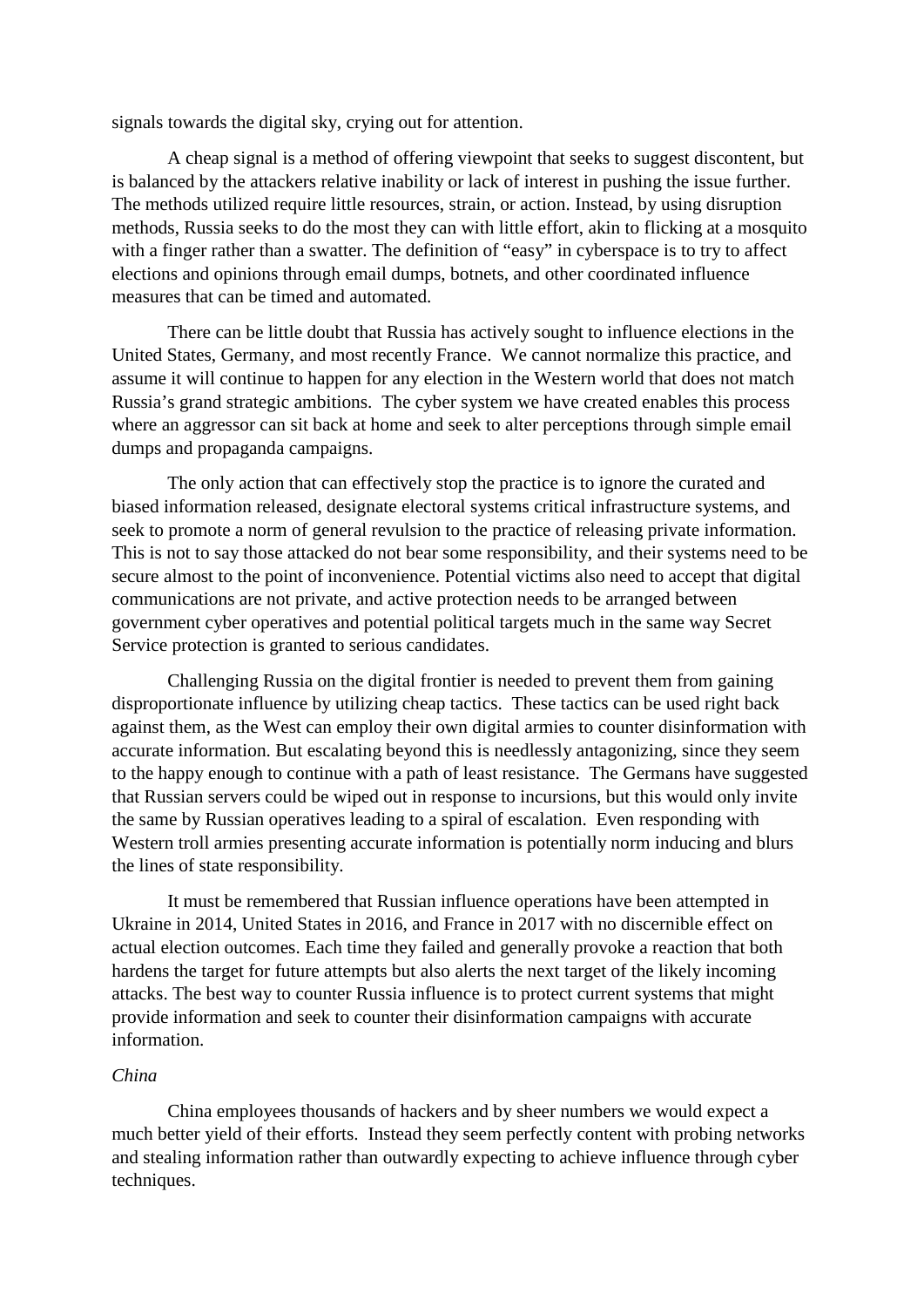China has entered into a cycle of probe, penetration, and retrenchment with the United States. Every few years the United States launches a successful counter-espionage operation that either halts China or forces them to reset their efforts because of the attention placed on them. The United States has also used criminal indictments to decent effect to compel China to change behavior. But this should be countered by the ability of the United States to drive behavior through simple diplomatic exchanges and meetings, such as the agreement on cyber norms between Presidents Obama and Xi in 2015. This led to a cooling off for Chinese espionage operations that has yet to resume.

Countering Chinese cyber espionage is needed but the first obvious step is to shore up Western weaknesses first, third party contractors and weak individuals (insider threats) willing to be bought are the prime vulnerabilities in the United States. As long as the United States has weak links domestically, it will continue to be probed and infiltrated by China.

China does maintain the ability to contest international decisions and actions that they feel go against their interests. They recently have been identified as seeking to infiltrate THAAD missile networks in South Korea.<sup>[4](#page-7-0)</sup> The decision to provide these missile systems to South Korea was obviously contentious and their method of protest and preparation includes cyber infiltrations.

China also maintains active measures to sway public opinion and protest decisions that go against their quest of positive territorial acquisitions in the South China Sea. When operations happen that go against their interests, China can direct its operatives to protest digitally but so far has generally restrained their own activists. These measures are rather tame and to be expected, given the priority these issues have in China.

# *Iran*

Iran is thought to be a serious and sophisticated cyber actor but evidence suggests the contrary to this conclusion. The Shamoon attacks on Saudi Arabia's Aramco systems were destructive, but did not impede operations or wipe out critical information. Likely launched in response to the Stuxnet operation, it also telling that the response by Iran was not to attack the alleged perpetrators directly, but to go after an ally indirectly, Saudi Arabia.

Recent attacks on Israel have been reported as another telling aspect of the sophistication of Iranian cyber operations, but the reality is that the state was using released malware from the Shadowbrokers info dumps and spear phishing techniques. Similar attacks on U.S. networks have failed more often than succeeded as well. To argue that these are sophisticated attacks betrays our ability to judge information and impact in cyber security operations.

Ongoing attacks on industrial and financial networks have recently been dubbed Shamoon  $2<sup>5</sup>$  $2<sup>5</sup>$  $2<sup>5</sup>$  Reports highlight that the new version of the operation builds on the 2012 attacks on Saudi oil networks and reuses 90 percent of the known code. This is not a highly new or original operation, but a continuation of old methods because targets are slow to

<span id="page-7-0"></span> <sup>4</sup> <http://thediplomat.com/2017/04/china-based-hackers-targeting-south-korea-over-thaad-report/> (access 5/6/2017)

<span id="page-7-1"></span><sup>5</sup> <https://www.scmagazineuk.com/multiple-groups-likely-collaborating-on-shamoon/article/653411/> (accessed 5/5/2017)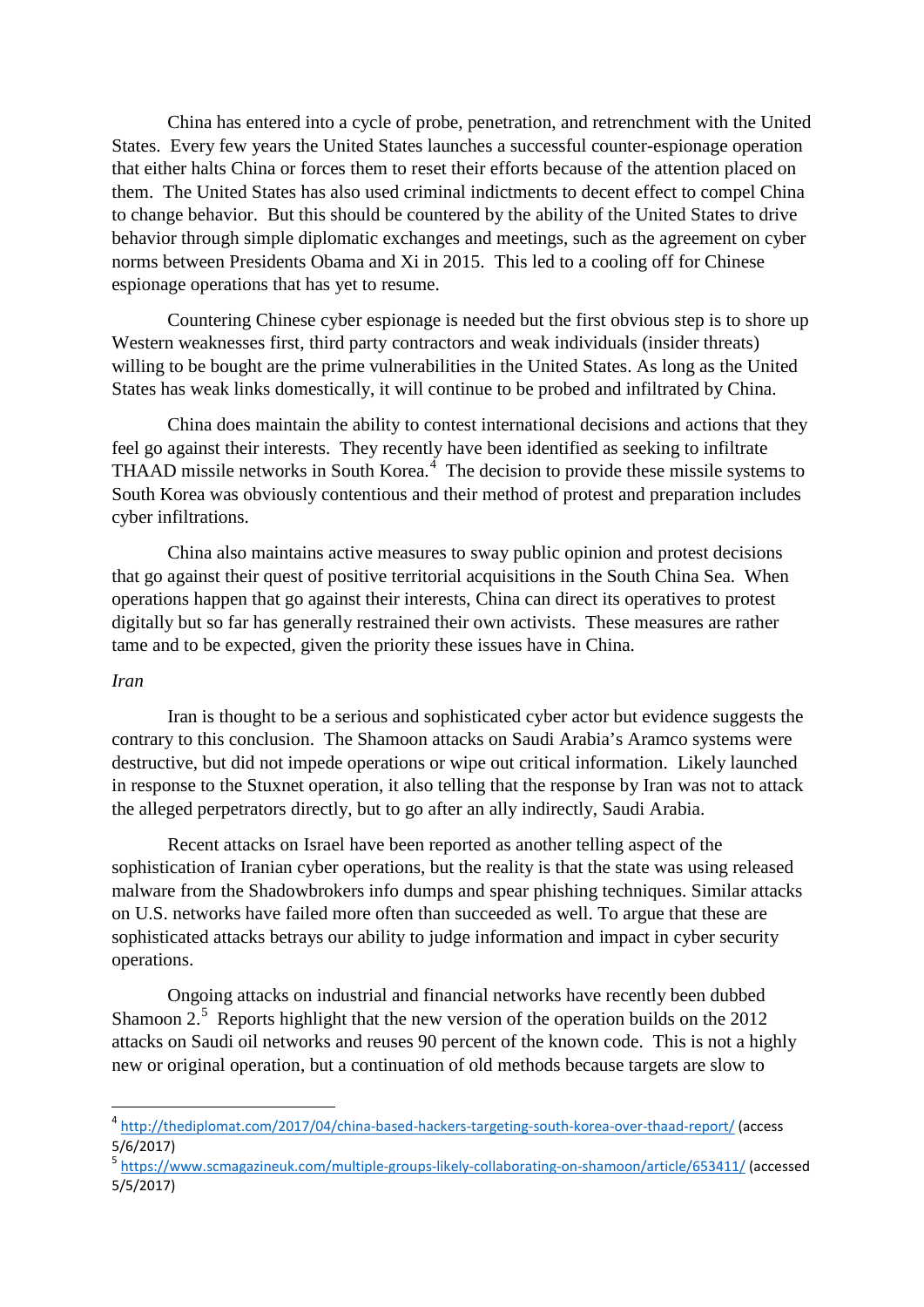update their systems and patch known vulnerabilities.

The main danger from Iran, just as it is in terrorism threat vector, is the high probability that Iran will use proxy actors to attack Western targets. Enabling these actors, one group being called the Syrian Electronic Army, might be dangerous if Iran was to transfer technology to these groups who could then use known vulnerabilities in their operations. But for now, Iran seems content to harass American allies, probe American networks, and reuse old malware to attack unprepared targets.

### **Steps Forward to Restore Resilience**

Moving forward to protect the nation requires both the understanding digital threat projections and the recent history of cyber interactions that would match theory with reality. Cyber conflict is not generally new, distinct, or revolutionary. Instead it is a mostly banal continuation of international aggression through digital means. The manipulation of information is the most dangerous aspect of cyber conflict and introduces a new style of political warfare, but we should be not be shocked or unprepared to meet the challenge of cyber conflict.

Education on this recent history is clearly needed, but we often are distracted by the latest attack of the month rather than surveying known past actions. This represents a divorce with typical conflict scenario building where future threats are articulated based on past practices and behaviors. Instead, in the cyber world, we make up new threats, options, and opportunities with little awareness of what has come before or simply just react to the latest news.

#### *Holistic Cyber Education*

In education and analysis, we focus mainly on cyber actions through technological frameworks and fail generally to enable a general understanding of the cyber threat which would put it in its proper context. That would require building a cyber conflict history background, understand the political motivations for international cyber actions, understanding how rivals engage in conflict, diving into the psychology of cyber behaviors and threat perceptions, knowing the sociology of cyber threat actors, and finally, understanding the biological implications of our networked reality.

As we move forward and think about building a cyber academy on par with West Point or a separate cyber agency, we must remember the general holistic universe of cyber threat actions. This requires us to move beyond just technical understanding of the cyber threat. To do this we must encourage a diverse set of research on cyber issues that is generally not enabled through current National Science Foundation frameworks. Accreditation of cyber education teams by the NSA focuses purely on technical specifications and there is no broader framework to encourage the political, policy, historical, sociological, and biological understanding of cyber security. We will fall behind as a nation until these frameworks are encouraged and maintained.

With the focus on education would also come a much-needed reconceptualization of who operates our cyber security systems. Diversity is a key challenge in these networks as the groups who articulate and monitor critical systems tend to lack diverse perspectives. Diversity is critical in that outcomes are enhanced through diverse thought processes. We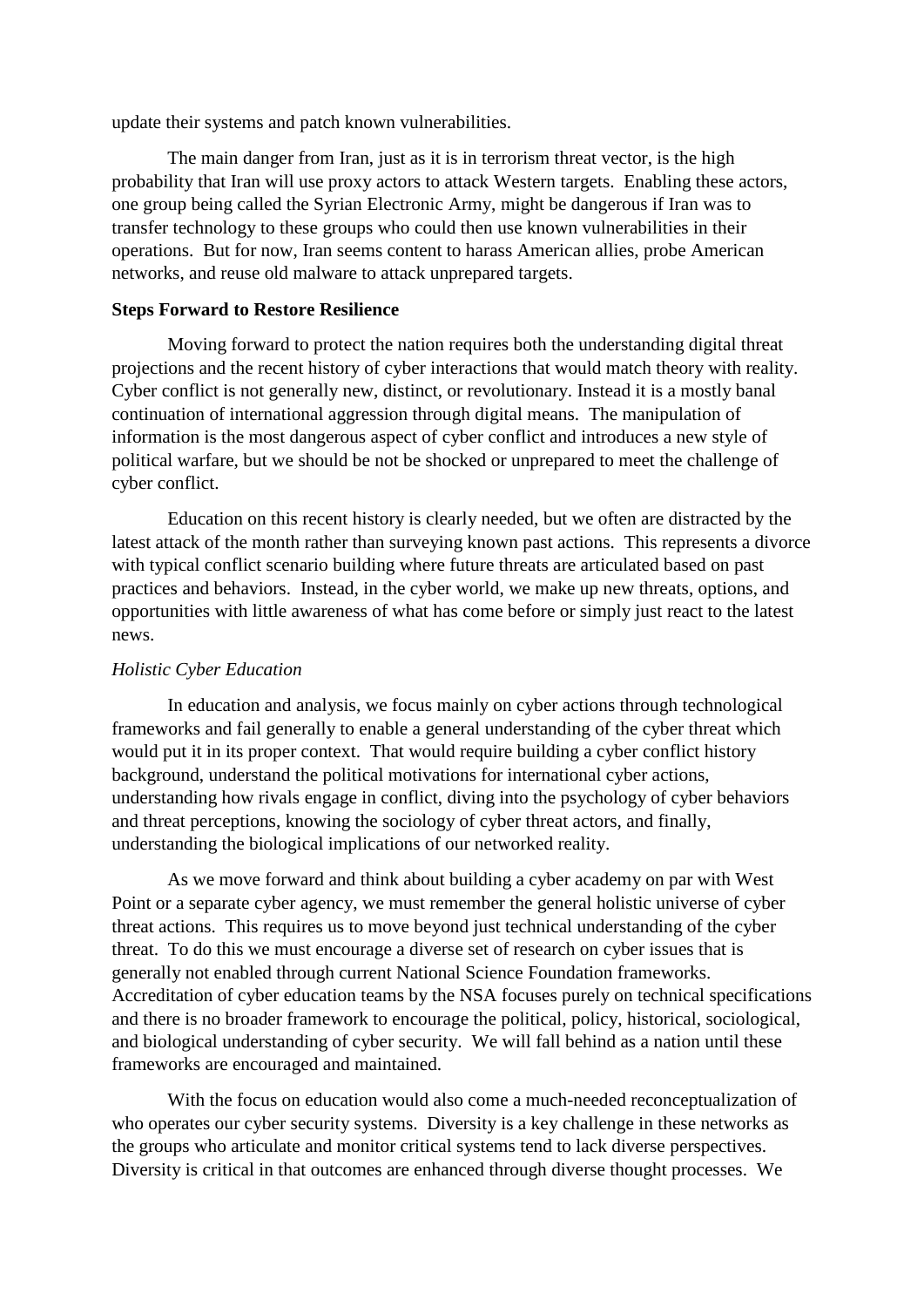would also need to think about how different types of people access and operate critical systems. The need to expand the cyber work force to include women and ethnic minorities becomes a critical priority. There is no tougher challenge in cyber security than diversifying who is hired to maintain networks and pass on the skills of the past to the future.

#### *The Human Element*

In attack after attack we witness the key element of weakness is the individual. While the opposition States are undoubtedly malicious actors, their success depends on mistakes and ill-advised behavior of the target. The step in ensuring a secure cyber future would be to focus on protecting the individual and ensure better behavioural process.

Damage in cyber security is often our own making because the greatest impact is psychological rather than reality-based. The overreaction and fear evidenced in reactions to cyber incidents drives the behavior of states seeking to respond to provocations. But can we really respond without shoring up the defensive frontier first? We must first look internally before we blame others for malicious cyber activities.

Basic cyber hygiene is needed, and this extends to the typical recommendations that have yet to be instituted widely: two factor authentication, finger print access, encryption of important machines, and secure card access are all easy adoptable measures that we can do prevent even the most basic attacks. But we also have to take a step back and re-examine processes, such as the high probability that people will click on links because they believe they come from trusted sources, weak web protection in visiting web sites that seek to harvest data, and the high probability that secure systems are accessed from unsecure locations like airports and hotel networks.

As a nation, we have done little at the societal level to reconceptualize how individuals respond to cyber threats. While is there is a much-needed, national conversation taking place regarding the stability of the critical infrastructure network, we have yet to begin a conversation about how re-established personal networks between individuals that can withstand the sure to come cyber-attacks of the future. Resiliency is a national project that requires both awareness of the coming threat but also a fair assessment of the extent and limits of cyber harm.

#### **Cyber Security for Whom?**

Just who are we seeking to protect? Moving forward and seeking to protect private enterprise is potentially dangerous in that it inserts the state in transactions between private entities. There is little conception of trying to protect the average citizen in cyber security and this remains a core problem with the field.

There are constant probes and intrusions in government systems, they have remained remarkably resilient in the face of cyber challenges. There has been no death and destruction in the domain. Any frame where this would happen generally would occur under the situation of massive war between great powers, hardly the scenarios articulated by cyber security practitioners. What is remarkable about the cyber domain is that despite its existence for over 30 years and during the ongoing wars between a plethora of actors, we have seen few instances of outright digital violence between states. That digital violence between states is